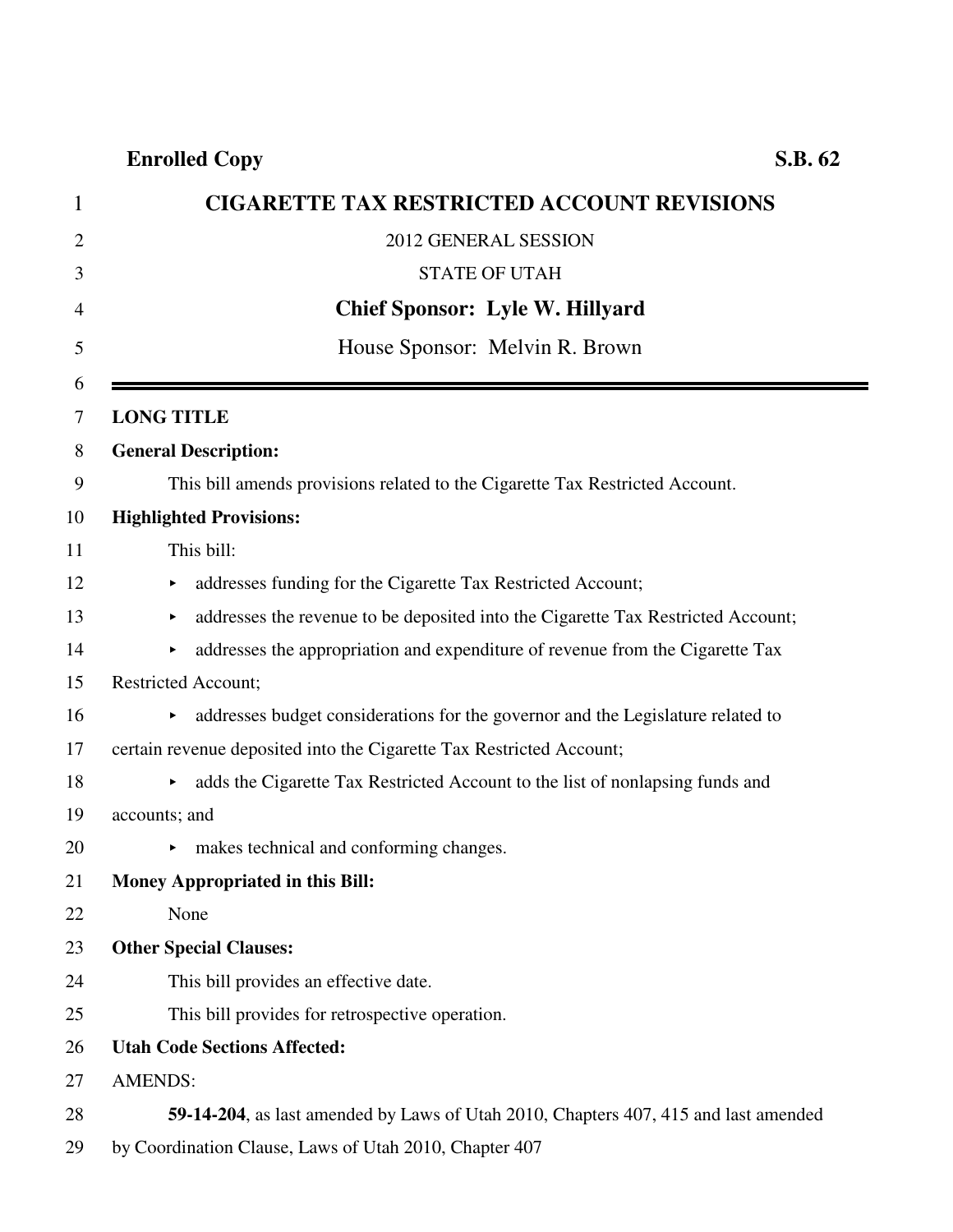| S.B. 62 |                                                                                              | <b>Enrolled Copy</b> |
|---------|----------------------------------------------------------------------------------------------|----------------------|
|         | 63J-1-201, as last amended by Laws of Utah 2011, Chapters 334 and 378                        |                      |
|         | 63J-1-201.7, as enacted by Laws of Utah 2011, Chapter 378                                    |                      |
|         | 63J-1-602.3, as last amended by Laws of Utah 2011, Chapters 30, 284, 294, 303, and           |                      |
| 329     |                                                                                              |                      |
|         | Be it enacted by the Legislature of the state of Utah:                                       |                      |
|         | Section 1. Section 59-14-204 is amended to read:                                             |                      |
|         | 59-14-204. Tax basis -- Rate -- Future increase -- Cigarette Tax Restricted                  |                      |
|         | Account -- Appropriation and expenditure of revenues.                                        |                      |
|         | (1) Except for cigarettes described under Subsection $59-14-210(3)$ , there is levied a tax  |                      |
|         | upon the sale, use, storage, or distribution of cigarettes in the state.                     |                      |
|         | (2) The rates of the tax levied under Subsection (1) are, beginning on July 1, 2010:         |                      |
|         | (a) 8.5 cents on each cigarette, for all cigarettes weighing not more than three pounds      |                      |
|         | per thousand cigarettes; and                                                                 |                      |
|         | (b) 9.963 cents on each cigarette, for all cigarettes weighing in excess of three pounds     |                      |
|         | per thousand cigarettes.                                                                     |                      |
|         | (3) Except as otherwise provided under this chapter, the tax levied under Subsection         |                      |
|         | (1) shall be paid by any person who is the manufacturer, jobber, importer, distributor,      |                      |
|         | wholesaler, retailer, user, or consumer.                                                     |                      |
|         | (4) The tax rates specified in this section shall be increased by the commission by the      |                      |
|         | same amount as any future reduction in the federal excise tax on cigarettes.                 |                      |
|         | (5) (a) There is created within the General Fund a restricted account known as the           |                      |
|         | "Cigarette Tax Restricted Account."                                                          |                      |
|         | $(6)$ Beginning on July 1, 1998, \$250,000 of the revenues generated by the increase in      |                      |
|         | the eigarette tax under this section enacted during the 1997 Annual General Session shall be |                      |
|         | annually deposited into the account.                                                         |                      |
|         | $(c)$ The Department of Health shall expend the funds deposited in the account under         |                      |
|         | Subsection (5)(b) for a tobacco prevention and control media campaign targeted towards       |                      |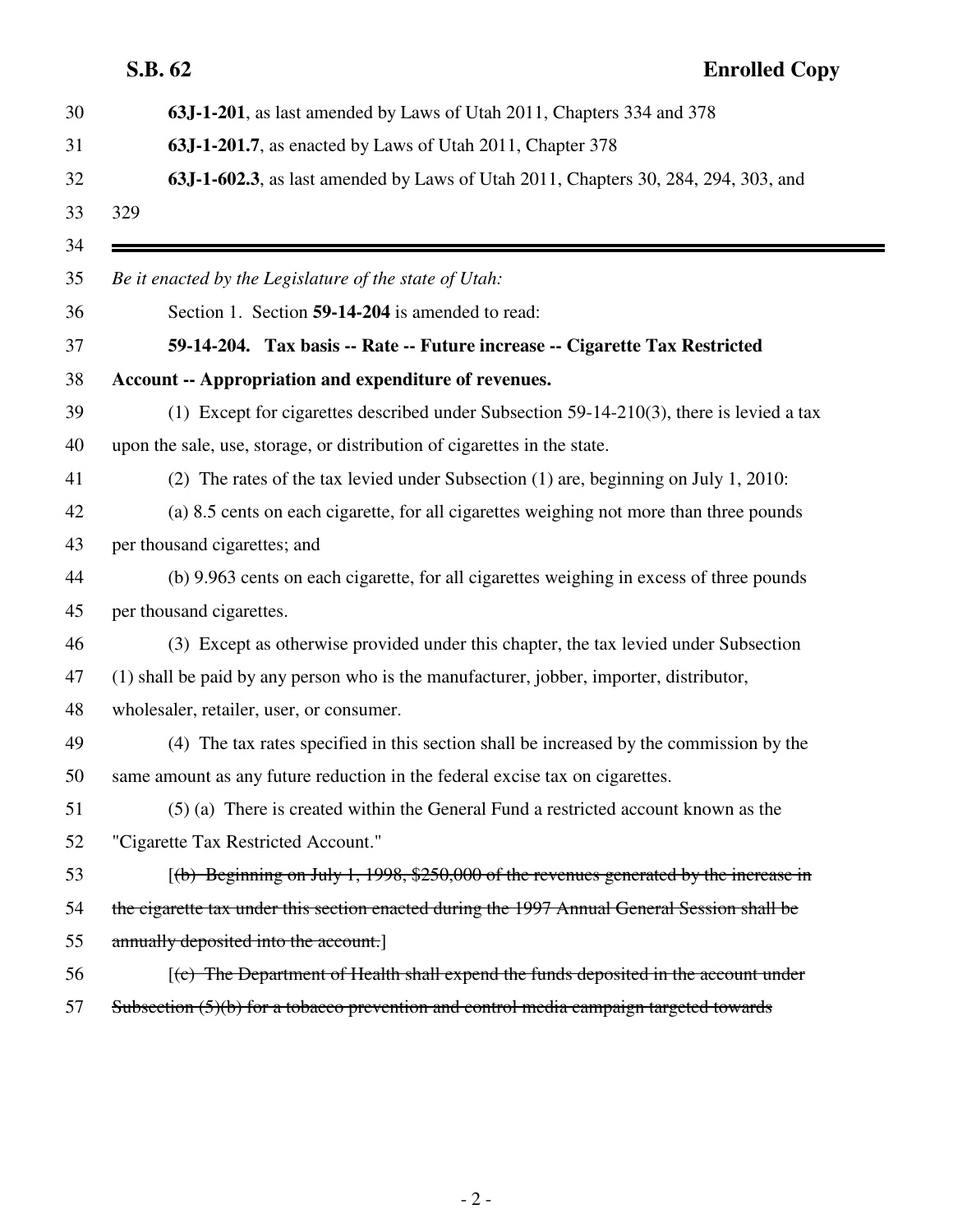| 58 | children.]                                                                                                                 |
|----|----------------------------------------------------------------------------------------------------------------------------|
| 59 | $[(d)$ The following revenue generated from the tax increase imposed under Subsection                                      |
| 60 | $(1)$ during the 2002 General Session shall be deposited in                                                                |
| 61 | (b) The Cigarette Tax Restricted Account consists of:                                                                      |
| 62 | (i) the first \$7,950,000 of the revenues collected from a tax under this section; and                                     |
| 63 | (ii) any other appropriations the Legislature makes to the Cigarette Tax Restricted                                        |
| 64 | Account.                                                                                                                   |
| 65 | (c) For each fiscal year beginning with fiscal year 2011-12 and subject to appropriation                                   |
| 66 | by the Legislature, the Division of Finance shall distribute money from the Cigarette Tax                                  |
| 67 | Restricted Account as follows:                                                                                             |
| 68 | $[(i) 22\%$ of the revenue to be annually appropriated                                                                     |
| 69 | (i) \$250,000 to the Department of Health to be expended for a tobacco prevention and                                      |
| 70 | control media campaign targeted towards children;                                                                          |
| 71 | (ii) \$2,900,000 to the Department of Health to be expended for tobacco prevention,                                        |
| 72 | reduction, cessation, and control programs;                                                                                |
| 73 | $[(ii) 15\%$ of the revenue to be annually appropriated                                                                    |
| 74 | (iii) \$2,000,000 to the University of Utah Health Sciences Center for the Huntsman                                        |
| 75 | Cancer Institute to be expended for cancer research; and                                                                   |
| 76 | $[(iii) 21%$ of the revenue to be annually appropriated                                                                    |
| 77 | (iv) \$2,800,000 to the University of Utah Health Sciences Center to be expended for                                       |
| 78 | medical education at the University of Utah School of Medicine.                                                            |
| 79 | $[\text{e}^{\text{e}}]$ The $[\text{d}^{\text{e}}]$ In determining how to appropriate revenue deposited into the Cigarette |
| 80 | Tax Restricted Account that is not otherwise appropriated under Subsection $(5)(c)$ , the                                  |
| 81 | Legislature shall give particular consideration to [appropriating any revenues resulting from the                          |
| 82 | change in tax rates under Subsection (2) adopted during the 2002 Annual General Session and                                |
| 83 | not otherwise appropriated pursuant to Subsection $(5)(d)$ to enhance] enhancing Medicaid                                  |
| 84 | provider reimbursement rates and medical coverage for the uninsured.                                                       |
| 85 | $[(f)]$ (e) Any program or entity that receives funding under Subsection (5) $[(d)](c)$ shall                              |

- 3 -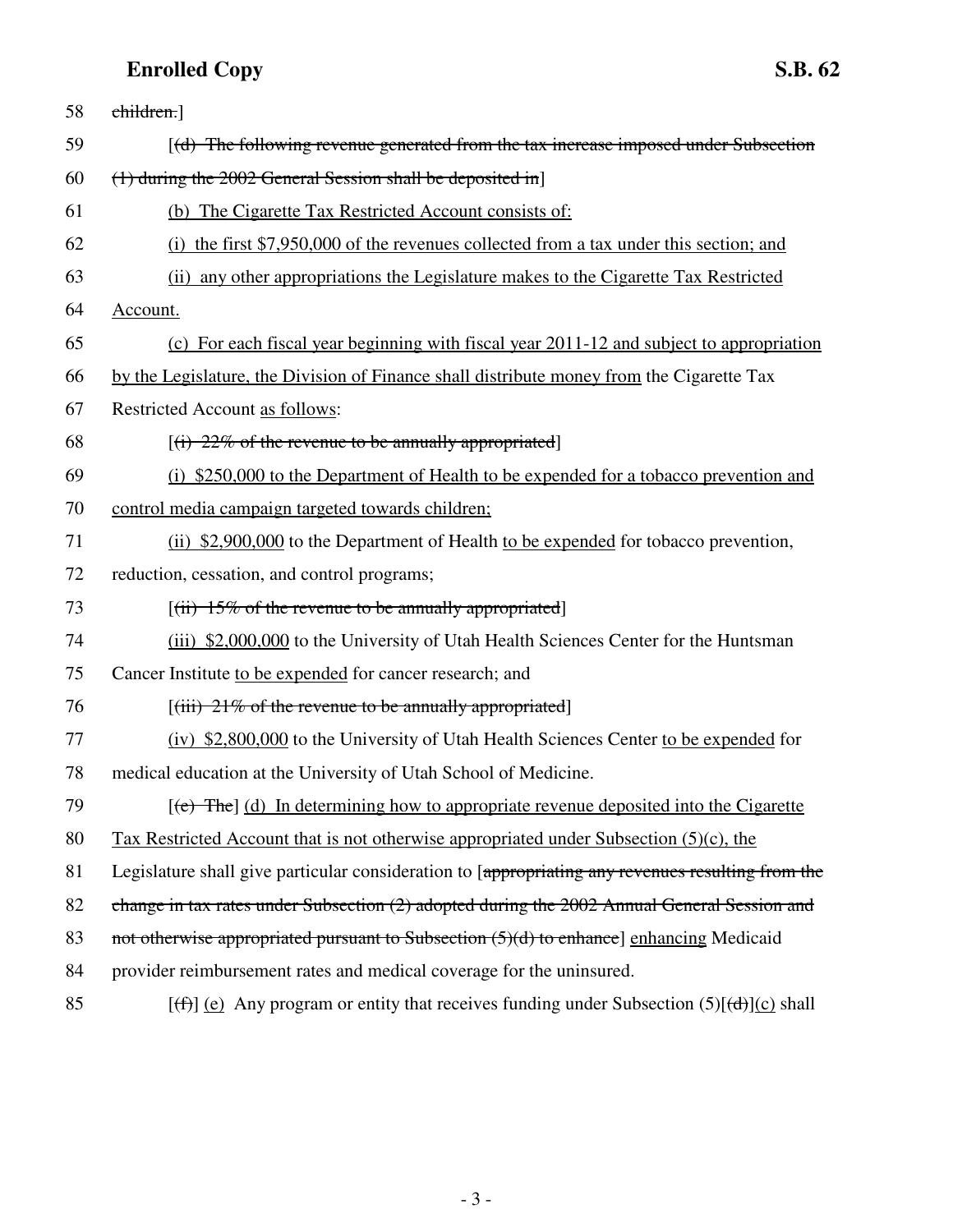| 86  | provide an annual report to the Health and Human Services Interim Committee no later that      |
|-----|------------------------------------------------------------------------------------------------|
| 87  | September 1 of each year. The report shall include:                                            |
| 88  | (i) the amount funded;                                                                         |
| 89  | (ii) the amount expended;                                                                      |
| 90  | (iii) a description of the effectiveness of the program; and                                   |
| 91  | (iv) if the program is a tobacco cessation program, the report required in Section             |
| 92  | 51-9-203.                                                                                      |
| 93  | Section 2. Section 63J-1-201 is amended to read:                                               |
| 94  | 63J-1-201. Governor's proposed budget to Legislature -- Contents -- Preparation                |
| 95  | -- Appropriations based on current tax laws and not to exceed estimated revenues.              |
| 96  | (1) The governor shall deliver, not later than 30 days before the date the Legislature         |
| 97  | convenes in the annual general session, a confidential draft copy of the governor's proposed   |
| 98  | budget recommendations to the Office of the Legislative Fiscal Analyst according to the        |
| 99  | requirements of this section.                                                                  |
| 100 | (2) (a) When submitting a proposed budget, the governor shall, within the first three          |
| 101 | days of the annual general session of the Legislature, submit to the presiding officer of each |
| 102 | house of the Legislature:                                                                      |
| 103 | (i) a proposed budget for the ensuing fiscal year;                                             |
| 104 | (ii) a schedule for all of the proposed changes to appropriations in the proposed budget,      |
| 105 | with each change clearly itemized and classified; and                                          |
| 106 | (iii) as applicable, a document showing proposed changes in estimated revenues that            |
| 107 | are based on changes in state tax laws or rates.                                               |
| 108 | (b) The proposed budget shall include:                                                         |
| 109 | (i) a projection of the total estimated revenues and appropriations for the next fiscal        |
| 110 | year;                                                                                          |
| 111 | (ii) the source of changes to all direct, indirect, and in-kind matching funds for all         |
| 112 | federal grants or assistance programs included in the budget;                                  |
| 113 | (iii) a plan of proposed changes to appropriations and estimated revenues for the next         |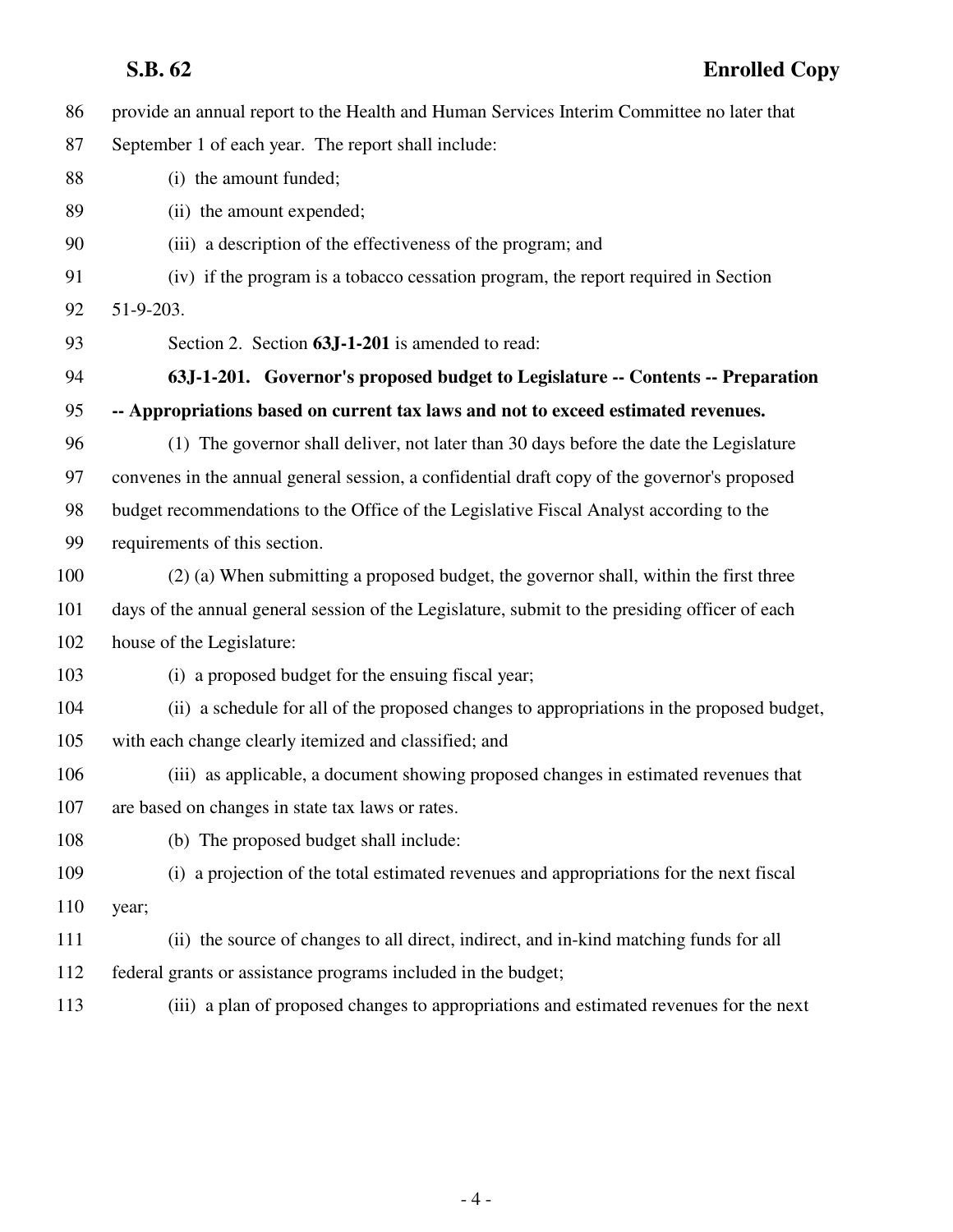| 114 | fiscal year that is based upon the current fiscal year state tax laws and rates;                   |
|-----|----------------------------------------------------------------------------------------------------|
| 115 | (iv) an itemized estimate of the proposed changes to appropriations for:                           |
| 116 | (A) the Legislative Department as certified to the governor by the president of the                |
| 117 | Senate and the speaker of the House;                                                               |
| 118 | (B) the Executive Department;                                                                      |
| 119 | (C) the Judicial Department as certified to the governor by the state court                        |
| 120 | administrator;                                                                                     |
| 121 | (D) changes to salaries payable by the state under the Utah Constitution or under law              |
| 122 | for lease agreements planned for the next fiscal year; and                                         |
| 123 | (E) all other changes to ongoing or one-time appropriations, including dedicated                   |
| 124 | credits, restricted funds, nonlapsing balances, grants, and federal funds;                         |
| 125 | (v) for each line item, the average annual dollar amount of staff funding associated               |
| 126 | with all positions that were vacant during the last fiscal year;                                   |
| 127 | (vi) deficits or anticipated deficits;                                                             |
| 128 | (vii) the recommendations for each state agency for new full-time employees for the                |
| 129 | next fiscal year, which shall also be provided to the State Building Board as required by          |
| 130 | Subsection 63A-5-103(2);                                                                           |
| 131 | (viii) any explanation that the governor may desire to make as to the important features           |
| 132 | of the budget and any suggestion as to methods for the reduction of expenditures or increase of    |
| 133 | the state's revenue; and                                                                           |
| 134 | (ix) information detailing certain fee increases as required by Section 63J-1-504.                 |
| 135 | (3) For the purpose of preparing and reporting the proposed budget:                                |
| 136 | (a) The governor shall require the proper state officials, including all public and higher         |
| 137 | education officials, all heads of executive and administrative departments and state institutions, |
| 138 | bureaus, boards, commissions, and agencies expending or supervising the expenditure of the         |
| 139 | state money, and all institutions applying for state money and appropriations, to provide          |
| 140 | itemized estimates of changes in revenues and appropriations.                                      |
| 141 | (b) The governor may require the persons and entities subject to Subsection $(3)(a)$ to            |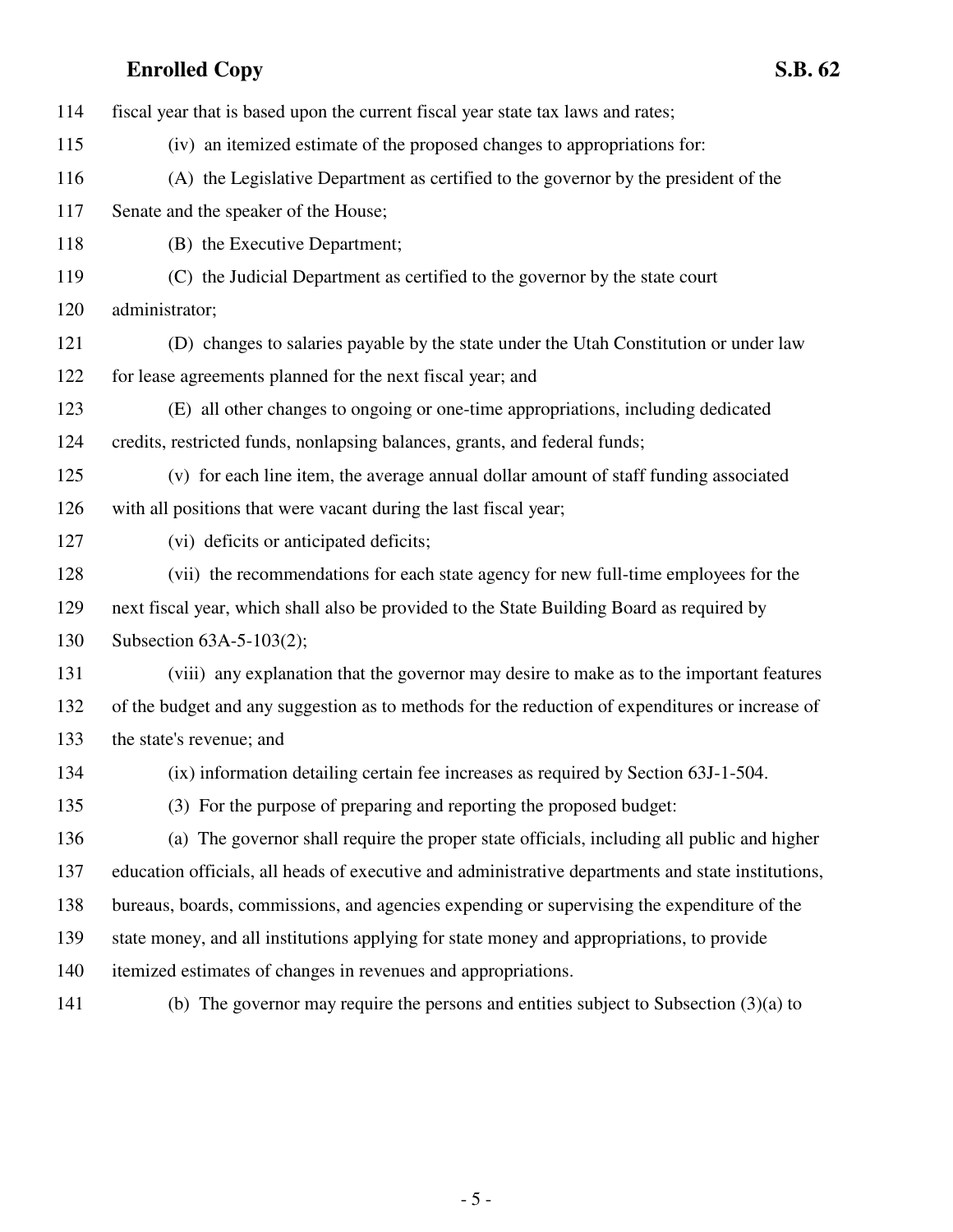# **S.B. 62 Enrolled Copy**

| 142 | provide other information under these guidelines and at times as the governor may direct,      |
|-----|------------------------------------------------------------------------------------------------|
| 143 | which may include a requirement for program productivity and performance measures, where       |
| 144 | appropriate, with emphasis on outcome indicators.                                              |
| 145 | (c) The governor may require representatives of public and higher education, state             |
| 146 | departments and institutions, and other institutions or individuals applying for state         |
| 147 | appropriations to attend budget meetings.                                                      |
| 148 | (4) In submitting the budgets for the Departments of Health and Human Services and             |
| 149 | the Office of the Attorney General, the governor shall consider a separate recommendation in   |
| 150 | the governor's budget for changes in funds to be contracted to:                                |
| 151 | (a) local mental health authorities under Section 62A-15-110;                                  |
| 152 | (b) local substance abuse authorities under Section 62A-15-110;                                |
| 153 | (c) area agencies under Section 62A-3-104.2;                                                   |
| 154 | (d) programs administered directly by and for operation of the Divisions of Substance          |
| 155 | Abuse and Mental Health and Aging and Adult Services;                                          |
| 156 | (e) local health departments under Title 26A, Chapter 1, Local Health Departments;             |
| 157 | and                                                                                            |
| 158 | (f) counties for the operation of Children's Justice Centers under Section 67-5b-102.          |
| 159 | (5) (a) In making budget recommendations, the governor shall consider an amount                |
| 160 | sufficient to grant the following entities the same percentage increase for wages and benefits |
| 161 | that the governor includes in the governor's budget for persons employed by the state:         |
| 162 | (i) local health departments, local mental health authorities, local substance abuse           |
| 163 | authorities, and area agencies;                                                                |
| 164 | (ii) local conservation districts and Utah Association of Conservation District                |
| 165 | employees, as related to the budget for the Department of Agriculture; and                     |
| 166 | (iii) employees of corporations that provide direct services under contract with:              |
| 167 | (A) the Utah State Office of Rehabilitation and the Division of Services for People            |
| 168 | with Disabilities;                                                                             |
| 169 | (B) the Division of Child and Family Services; and                                             |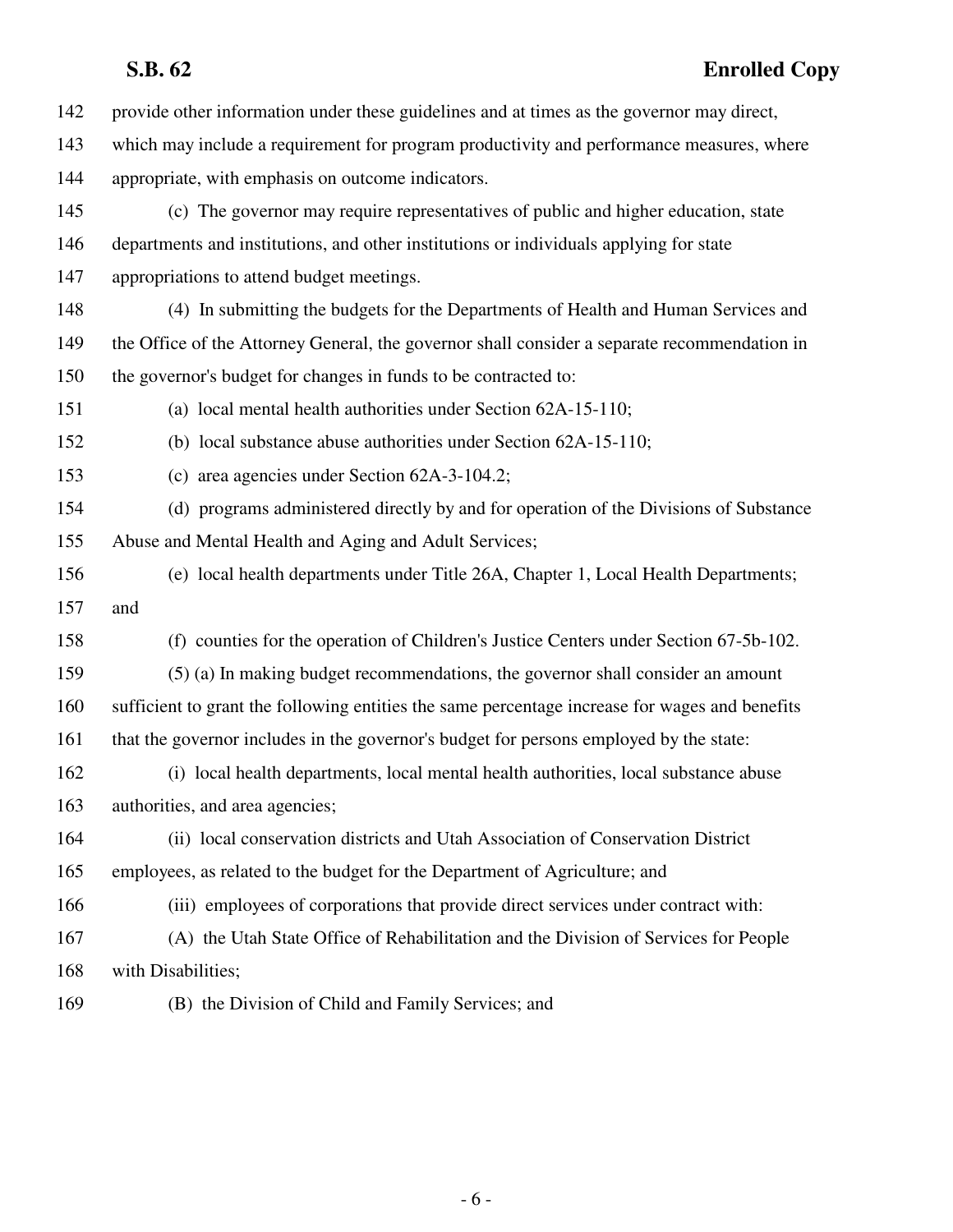| 170 | (C) the Division of Juvenile Justice Services within the Department of Human                     |
|-----|--------------------------------------------------------------------------------------------------|
| 171 | Services.                                                                                        |
| 172 | (b) If the governor does not include in the governor's budget an amount sufficient to            |
| 173 | grant an increase for any entity described in Subsection $(5)(a)$ , the governor shall include a |
| 174 | message to the Legislature regarding the governor's reason for not including that amount.        |
| 175 | (6) (a) The Families, Agencies, and Communities Together Council may propose a                   |
| 176 | budget recommendation to the governor for collaborative service delivery systems operated        |
| 177 | under Section 63M-9-402, as provided under Subsection 63M-9-201(4)(e).                           |
| 178 | (b) The Legislature may, through a specific program schedule, designate funds                    |
| 179 | appropriated for collaborative service delivery systems operated under Section 63M-9-402.        |
| 180 | (7) The governor shall include in the governor's budget the state's portion of the budget        |
| 181 | for the Utah Communications Agency Network established in Title 63C, Chapter 7, Utah             |
| 182 | Communications Agency Network Act.                                                               |
| 183 | (8) (a) The governor shall include a separate recommendation in the governor's budget            |
| 184 | for funds to maintain the operation and administration of the Utah Comprehensive Health          |
| 185 | Insurance Pool. In making the recommendation, the governor may consider:                         |
| 186 | (i) actuarial analysis of growth or decline in enrollment projected over a period of at          |
| 187 | least three years;                                                                               |
| 188 | (ii) actuarial analysis of the medical and pharmacy claims costs projected over a period         |
| 189 | of at least three years;                                                                         |
| 190 | (iii) the annual Medical Care Consumer Price Index;                                              |
| 191 | (iv) the annual base budget for the pool established by the Commerce and Revenue                 |
| 192 | Appropriations Subcommittee for each fiscal year;                                                |
| 193 | (v) the growth or decline in insurance premium taxes and fees collected by the State             |
| 194 | Tax Commission and the Insurance Department; and                                                 |
| 195 | (vi) the availability of surplus General Fund revenue under Section 63J-1-312 and                |
| 196 | Subsection 59-14-204(5) $[\frac{1}{10}]$ .                                                       |
| 197 | (b) In considering the factors in Subsections $(8)(a)(i)$ , (ii), and (iii), the governor may    |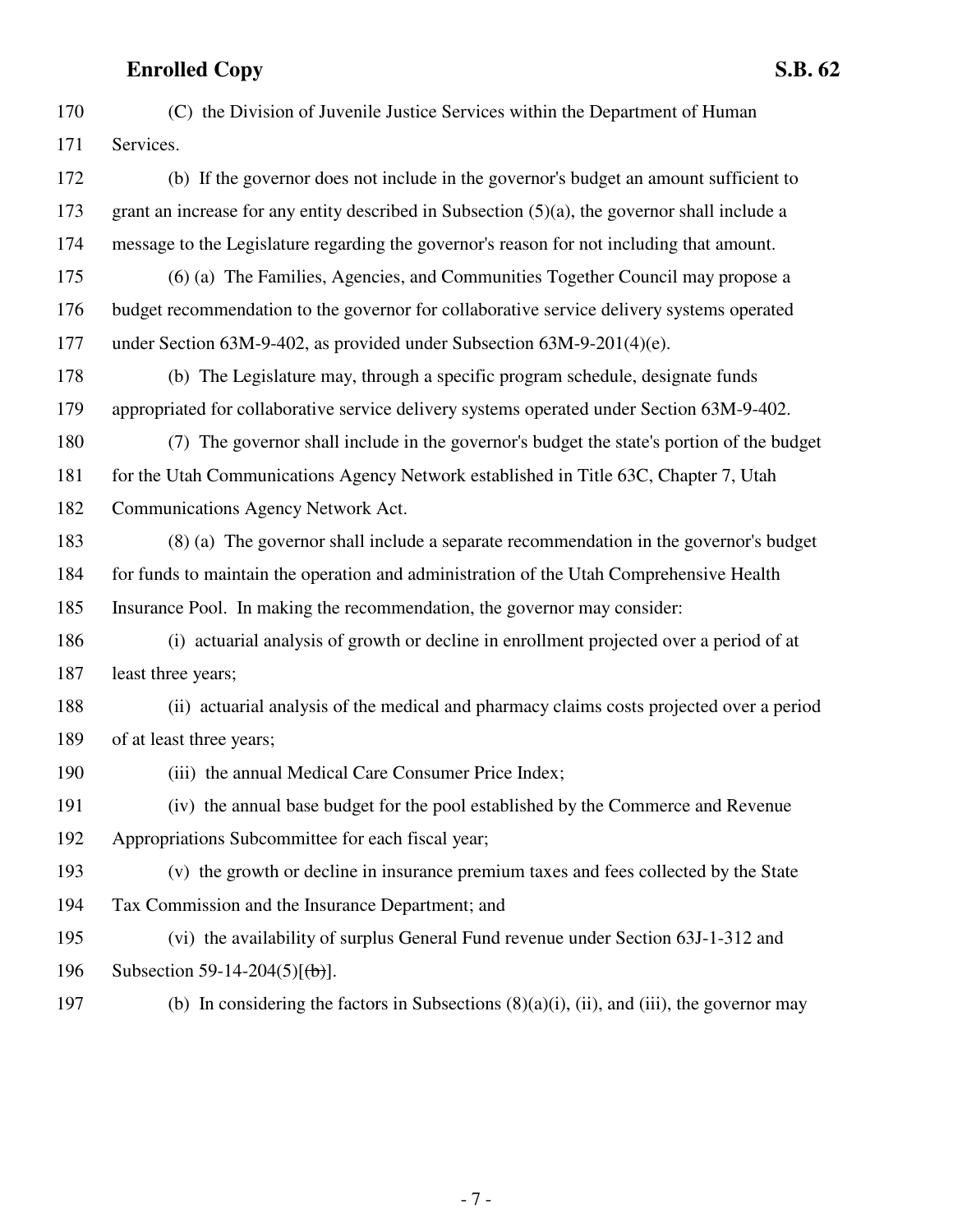## **S.B. 62 Enrolled Copy**

198 consider the actuarial data and projections prepared for the board of the Utah Comprehensive 199 Health Insurance Pool as it develops the governor's financial statements and projections for 200 each fiscal year.

201 (9) (a) In submitting the budget for the Department of Public Safety, the governor shall 202 include a separate recommendation in the governor's budget for maintaining a sufficient 203 number of alcohol-related law enforcement officers to maintain the enforcement ratio equal to 204 or below the number specified in Subsection 32B-1-201(2).

205 (b) If the governor does not include in the governor's budget an amount sufficient to 206 maintain the number of alcohol-related law enforcement officers described in Subsection 207 (9)(a), the governor shall include a message to the Legislature regarding the governor's reason 208 for not including that amount.

209 (10) (a) The governor may revise all estimates, except those relating to the Legislative 210 Department, the Judicial Department, and those providing for the payment of principal and

211 interest to the state debt and for the salaries and expenditures specified by the Utah

212 Constitution or under the laws of the state.

213 (b) The estimate for the Judicial Department, as certified by the state court 214 administrator, shall also be included in the budget without revision, but the governor may make 215 separate recommendations on the estimate.

216 (11) The total appropriations requested for expenditures authorized by the budget may 217 not exceed the estimated revenues from taxes, fees, and all other sources for the next ensuing 218 fiscal year.

219 (12) If any item of the budget as enacted is held invalid upon any ground, the invalidity 220 does not affect the budget itself or any other item in it.

221 Section 3. Section **63J-1-201.7** is amended to read:

222 **63J-1-201.7. Legislative budget considerations -- Wage increases for certain** 223 **entities -- Comprehensive health insurance pool.**

224 (1) In adopting a budget for each fiscal year, the Legislature shall consider an amount 225 sufficient to grant local health departments, local mental health authorities, local substance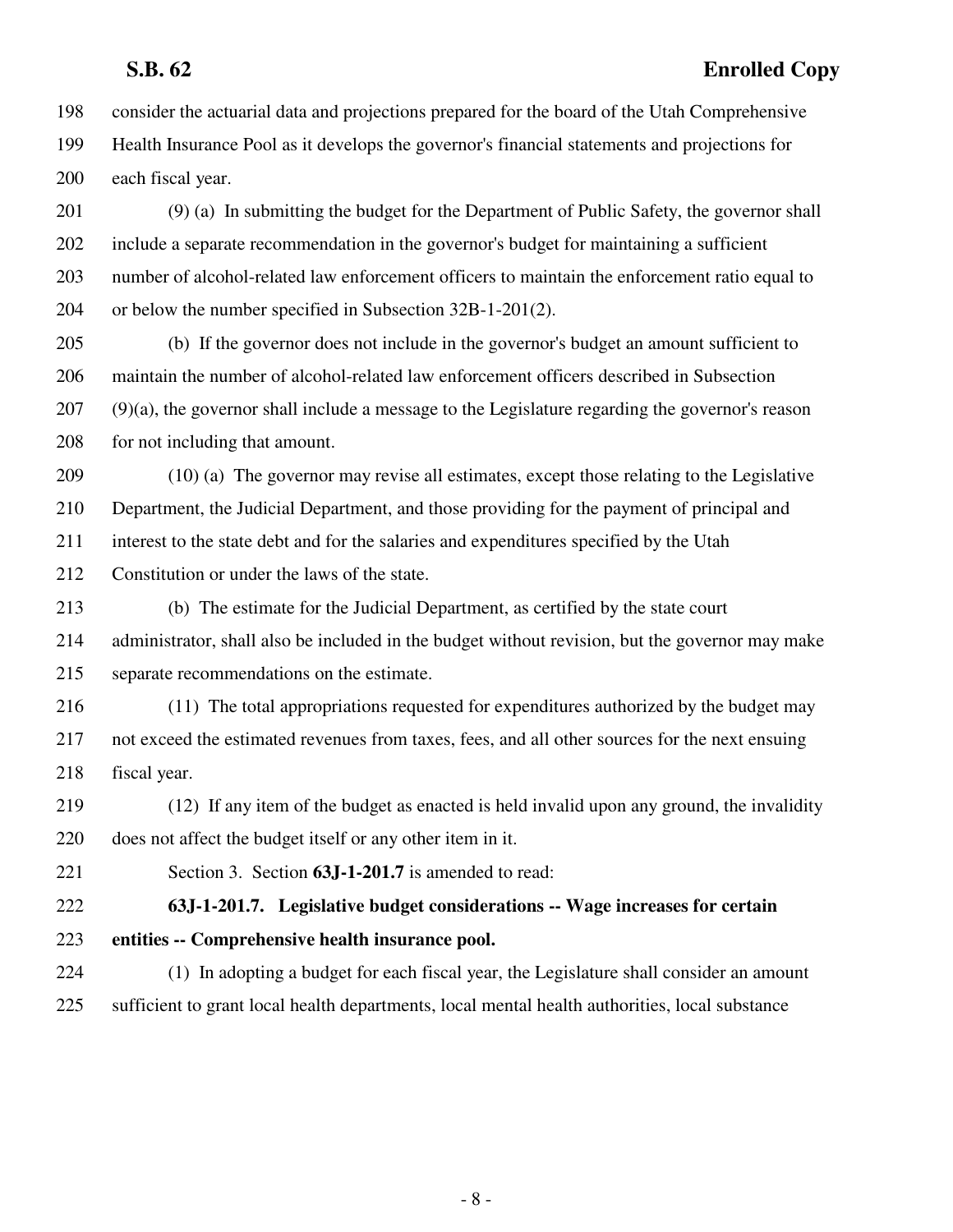**Enrolled Copy S.B. 62** 226 abuse authorities, area agencies on aging, conservation districts, and Utah Association of 227 Conservation District employees the same percentage increase for wages and benefits that is 228 included in the budget for persons employed by the state. 229 (2) (a) In adopting a budget each year for the Utah Comprehensive Health Insurance 230 Pool, the Legislature shall determine an amount that is sufficient to fund the pool for each 231 fiscal year. 232 (b) When making a determination under this Subsection (2), the Legislature shall 233 consider factors it determines are appropriate, which may include: 234 (i) actuarial analysis of growth or decline in enrollment projected over a period of at 235 least three years; 236 (ii) actuarial analysis of the medical and pharmacy claims costs projected over a period 237 of at least three years; 238 (iii) the annual Medical Care Consumer Price Index; 239 (iv) the annual base budget for the pool established by the Commerce and Revenue 240 Appropriations Subcommittee for each fiscal year; 241 (v) the growth or decline in insurance premium taxes and fees collected by the tax 242 commission and the insurance department from the previous fiscal year; and 243 (vi) the availability of surplus General Fund revenue under Section 63J-1-312 and 244 Subsection 59-14-204(5) $\lceil (\frac{b}{b}) \rceil$ . 245 (c) In considering the factors in Subsections  $(2)(b)(i)$ , (ii), and (iii), the Legislature may 246 consider the actuarial data and projections prepared for the board of the Utah Comprehensive 247 Health Insurance Pool as it develops its financial statements and projections for each fiscal 248 year. 249 (d) The funds appropriated by the Legislature to fund the Utah Comprehensive Health 250 Insurance Pool as determined under this Subsection (2): 251 (i) shall be deposited into the fund established by Section 31A-29-120; and 252 (ii) are restricted and are to be used to maintain the operation, administration, and 253 management of the Utah Comprehensive Health Insurance Pool created by Section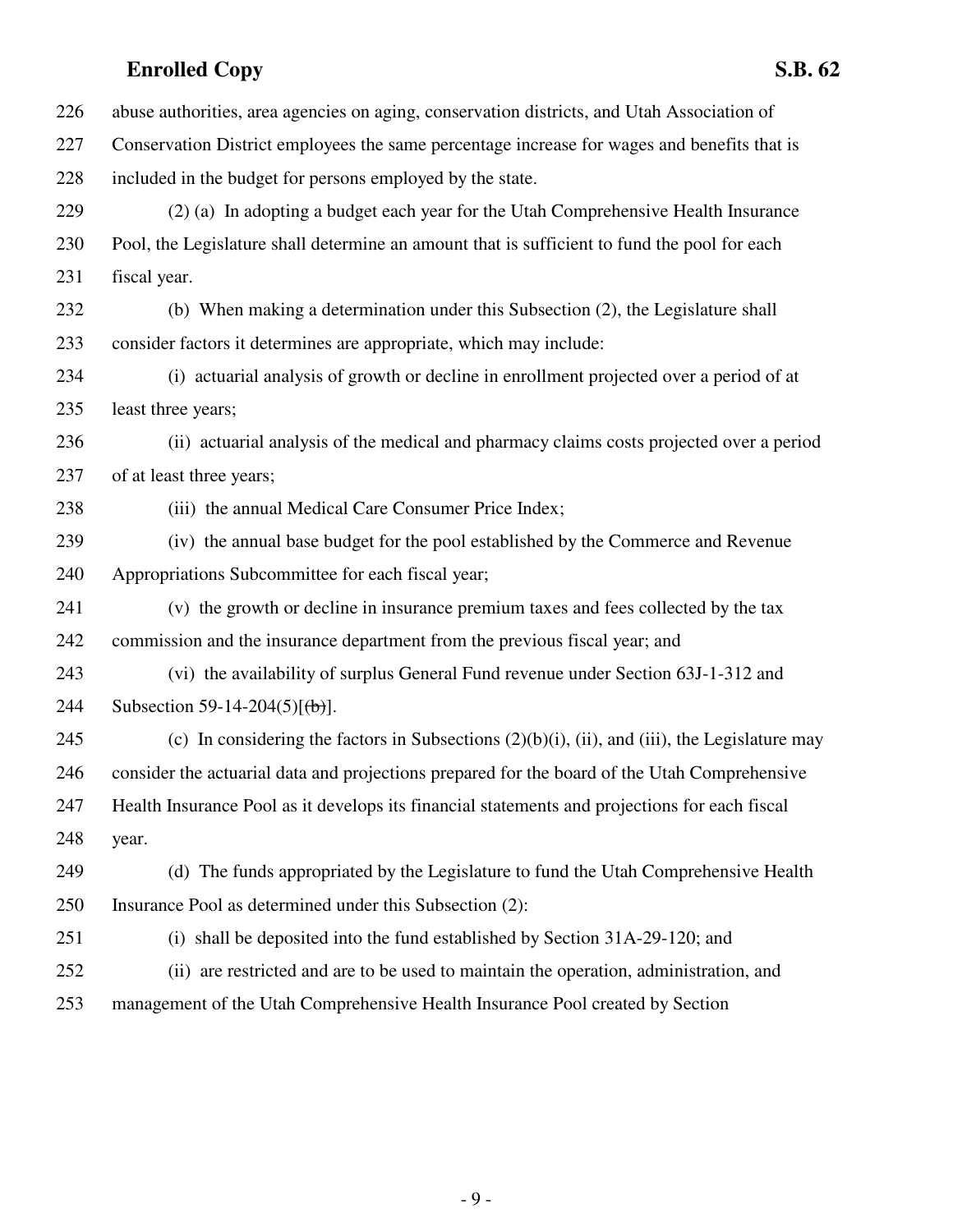**S.B. 62 Enrolled Copy**

| 254 | 31A-29-104.                                                                                     |
|-----|-------------------------------------------------------------------------------------------------|
| 255 | Section 4. Section 63J-1-602.3 is amended to read:                                              |
| 256 | 63J-1-602.3. List of nonlapsing funds and accounts -- Title 46 through Title 60.                |
| 257 | (1) Funding for the Search and Rescue Financial Assistance Program, as provided in              |
| 258 | Section 53-2-107.                                                                               |
| 259 | (2) Appropriations made to the Department of Public Safety from the Department of               |
| 260 | Public Safety Restricted Account, as provided in Section 53-3-106.                              |
| 261 | (3) Appropriations to the Motorcycle Rider Education Program, as provided in Section            |
| 262 | 53-3-905.                                                                                       |
| 263 | (4) Appropriations from the DNA Specimen Restricted Account created in Section                  |
| 264 | 53-10-407.                                                                                      |
| 265 | (5) The Canine Body Armor Restricted Account created in Section 53-16-201.                      |
| 266 | (6) Appropriations to the State Board of Education, as provided in Section                      |
| 267 | 53A-17a-105.                                                                                    |
| 268 | (7) Certain funds appropriated from the Uniform School Fund to the State Board of               |
| 269 | Education for new teacher bonus and performance-based compensation plans, as provided in        |
| 270 | Section 53A-17a-148.                                                                            |
| 271 | (8) Money received by the State Office of Rehabilitation for the sale of certain products       |
| 272 | or services, as provided in Section 53A-24-105.                                                 |
| 273 | (9) Certain funds appropriated from the General Fund to the State Board of Regents for          |
| 274 | teacher preparation programs, as provided in Section 53B-6-104.                                 |
| 275 | (10) A certain portion of money collected for administrative costs under the School             |
| 276 | Institutional Trust Lands Management Act, as provided under Section 53C-3-202.                  |
| 277 | (11) Certain surcharges on residential and business telephone numbers imposed by the            |
| 278 | Public Service Commission, as provided in Section 54-8b-10.                                     |
| 279 | (12) Certain fines collected by the Division of Occupational and Professional Licensing         |
| 280 | for violation of unlawful or unprofessional conduct that are used for education and enforcement |
| 281 | purposes, as provided in Section 58-17b-505.                                                    |